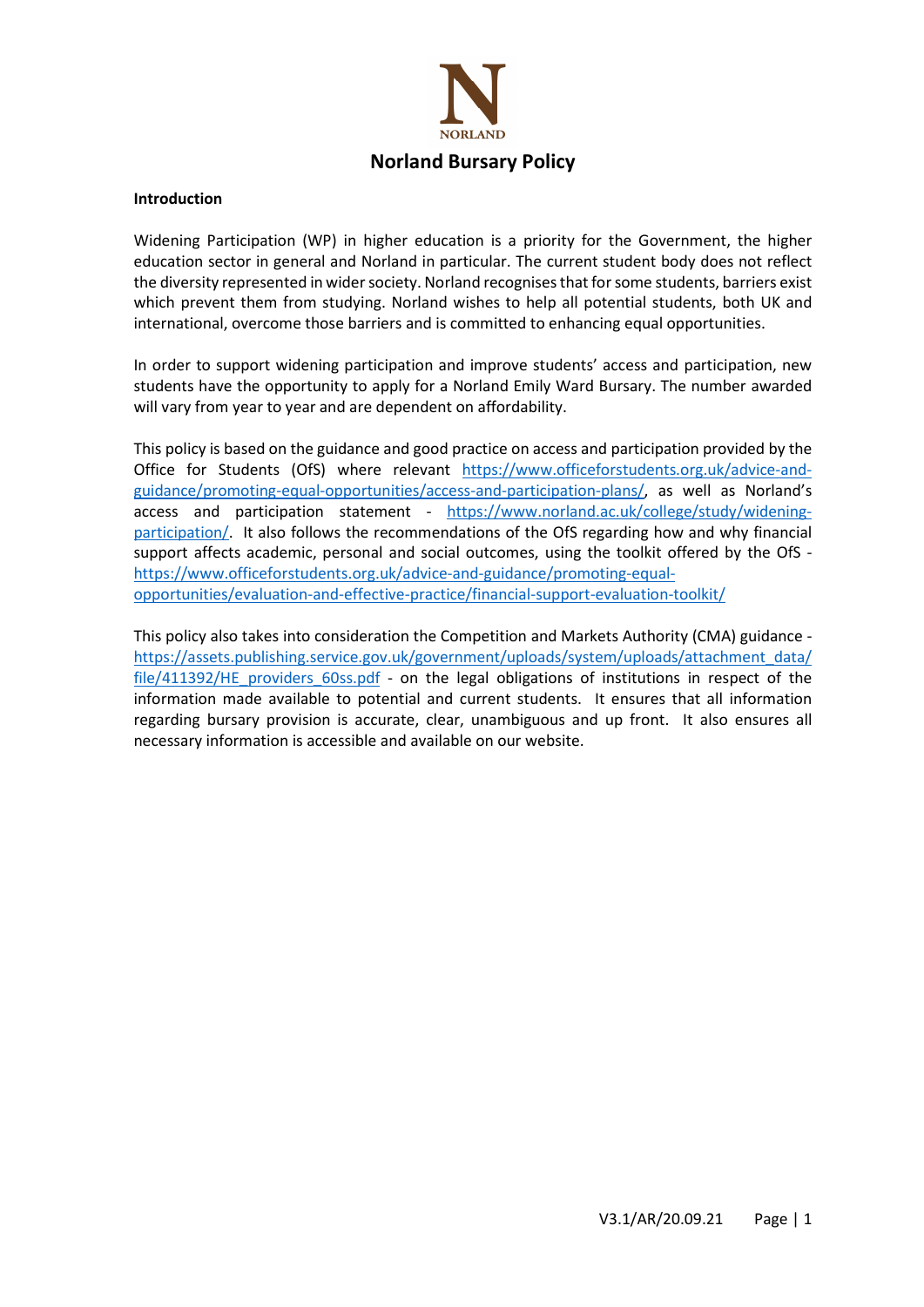

# Norland Bursary Policy

## Criteria and Requirements for awarding an Emily Ward Bursary

These are as follows:

- 1. The applicant must be without any current Higher Education (HE) qualification.
- 2. The applicant must hold a conditional or unconditional offer and the bursary will be subject to the student attending Norland full time.
- 3. All applications will be considered on the basis of financial circumstances i.e. will be means tested. Bursaries will be awarded to those with the lowest incomes in each cohort. Where students are mainly supported by Parent(s)/Carer(s), the financial circumstances of those Parent(s)/Carer(s) will be considered. Where students have been living wholly independently since the start of the financial period under consideration, the financial circumstances of the student and any supporting partner, will be considered.
- 4. Financial circumstances will remain the core criterion for awarding bursaries, hence all bursary applications are means tested.
- 5. Additional consideration will be given to those applicants who fulfil the core criterion, as well as any of the following underrepresented groups:
	- male and non-binary students
	- students of under-represented ethnicities
	- mature students (aged 21 or older at course commencement)
	- students that are care leavers
- 6. The applicant must provide evidence of their financial circumstances (and any other eligible criteria as appropriate) to ensure fairness and integrity, using the Bursary Application Form.
- 7. Applicants who fulfil multiple criteria will be prioritised.
- 8. The form must be completed truthfully and honestly.
- 9. An award will continue for all three years of study without further application, though eligibility for subsequent years is dependent on the successful completion of the previous year of the course.
- 10. The applicant must complete a supporting statement (within the application form) outlining the impact a bursary would have on them and how they hope studying at Norland will develop their career plans.
- 11. All successful bursary recipients will be expected to participate in and promote, Norland's widening participation activities, by acting as a Norland Brand Ambassador to help market the college, to future prospective students. This may involve, for example, contributing to blogs, photoshoots, promotional films, Q&A sessions and open events.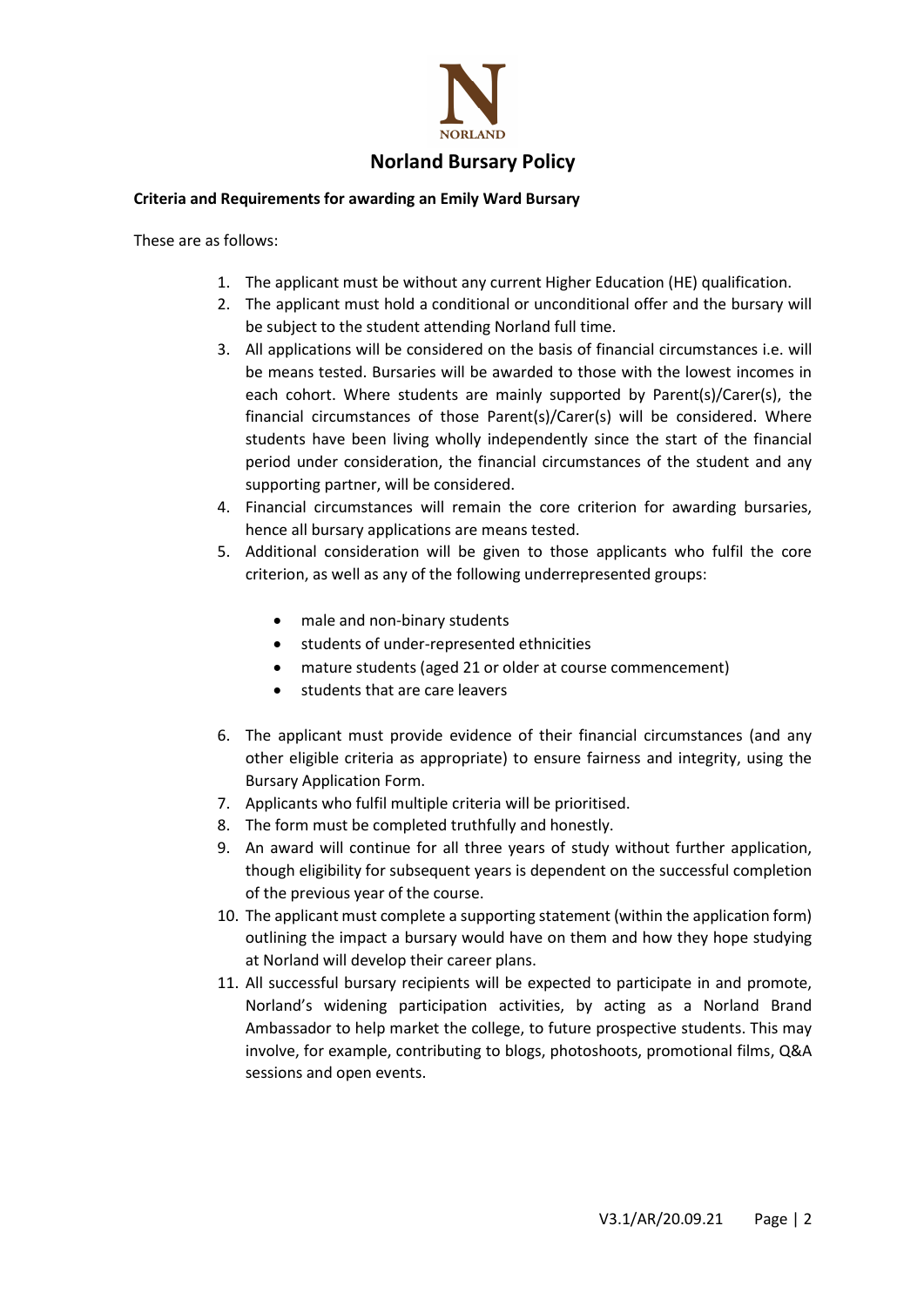

### Process

Each student in receipt of an offer will automatically be sent an application form. Applicants are asked to provide evidence to support their application. For a list of suitable evidence please refer to the Emily Ward Bursary Application Notes, available on request.

Applications will be considered formally by the Bursary Awards Committee which will consist of the following (or their nominees):

- The Principal
- The Vice Principal
- The Widening Participation Officer
- The Chief Financial Officer

Each application is initially reviewed and any important missing information is requested. Each application is organised according to income level. All supporting student statements and further information is summarised and a log of all applications are prepared for the Bursary Awards Committee.

At Committee, where an offer has been made to a prospective student, all information including UCAS application form, interview day notes, references and each bursary application form with supporting information, are reviewed and appraised in accordance with the eligibility criteria. It should be noted that the Bursary Awards Committee will give full consideration to the supporting student statement and any further information within the bursary application form.

Bursary applications must usually be received by the end of the March before the year of course commencement (or as otherwise informed within the relevant Bursary Application Notes). The Committee will then meet to determine the award recipients. The panel will ensure that those awarded a bursary suitably fulfil the criteria outlined in this policy. The panel will take into account all the evidence made available. Judgements made by the Committee regarding recipients of the award will be discretionary, based on the extent to which each applicant addresses the eligibility criteria.

The Widening Participation Officer will ensure that the selection addresses the current Widening Participation policy and Norland's access and participation statement.

Following the Bursary Awards Committee meeting, all applicants will be notified as to the outcome of their application. Late applications may be considered if the bursary allocation has not been fully expended. These will be appraised using the same eligibility criteria as above.

The bursary will only be dispersed whilst the recipient is participating as a full-time student and eligibility for subsequent years requires successful completion of the previous year of the course.

Where a bursary is awarded and a student then chooses to defer their entrance, they will not retain the award and will be required to reapply for a bursary the following year. No guarantees are given that a bursary will be re-awarded in any subsequent year.